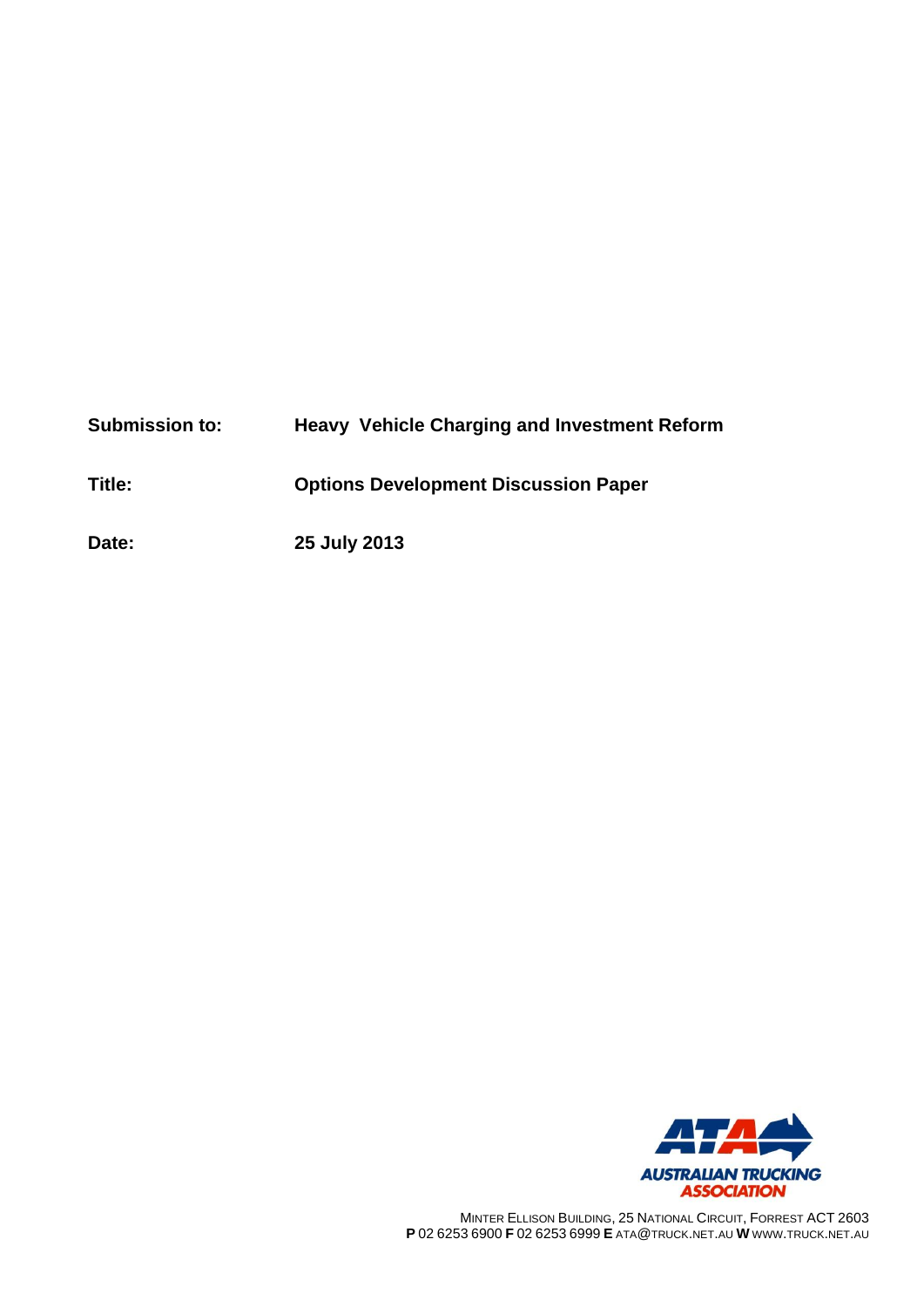# **Contents**

| 1.         |                                                                                                    |  |
|------------|----------------------------------------------------------------------------------------------------|--|
| 2.         |                                                                                                    |  |
| 3.         |                                                                                                    |  |
| 4.         |                                                                                                    |  |
| 4.1<br>4.2 | Improve road agency and local government knowledge of the impact and benefits of High Productivity |  |
| 4.3        |                                                                                                    |  |
| 4.4        |                                                                                                    |  |
| 4.5        |                                                                                                    |  |
| 4.6        |                                                                                                    |  |
| 4.7        |                                                                                                    |  |
| 4.8        |                                                                                                    |  |
| 5.         |                                                                                                    |  |
| 5.1        |                                                                                                    |  |
| 5.2        |                                                                                                    |  |
| 5.3        |                                                                                                    |  |
| 5.4        |                                                                                                    |  |
| 5.5        |                                                                                                    |  |
| 5.6<br>5.7 |                                                                                                    |  |
| 5.8        |                                                                                                    |  |
|            |                                                                                                    |  |
| 6.         |                                                                                                    |  |
| 7.         |                                                                                                    |  |
| 7.1        |                                                                                                    |  |
| 7.2        |                                                                                                    |  |
| 7.3        |                                                                                                    |  |
| 7.4        |                                                                                                    |  |
| 7.5        |                                                                                                    |  |
| 8.         |                                                                                                    |  |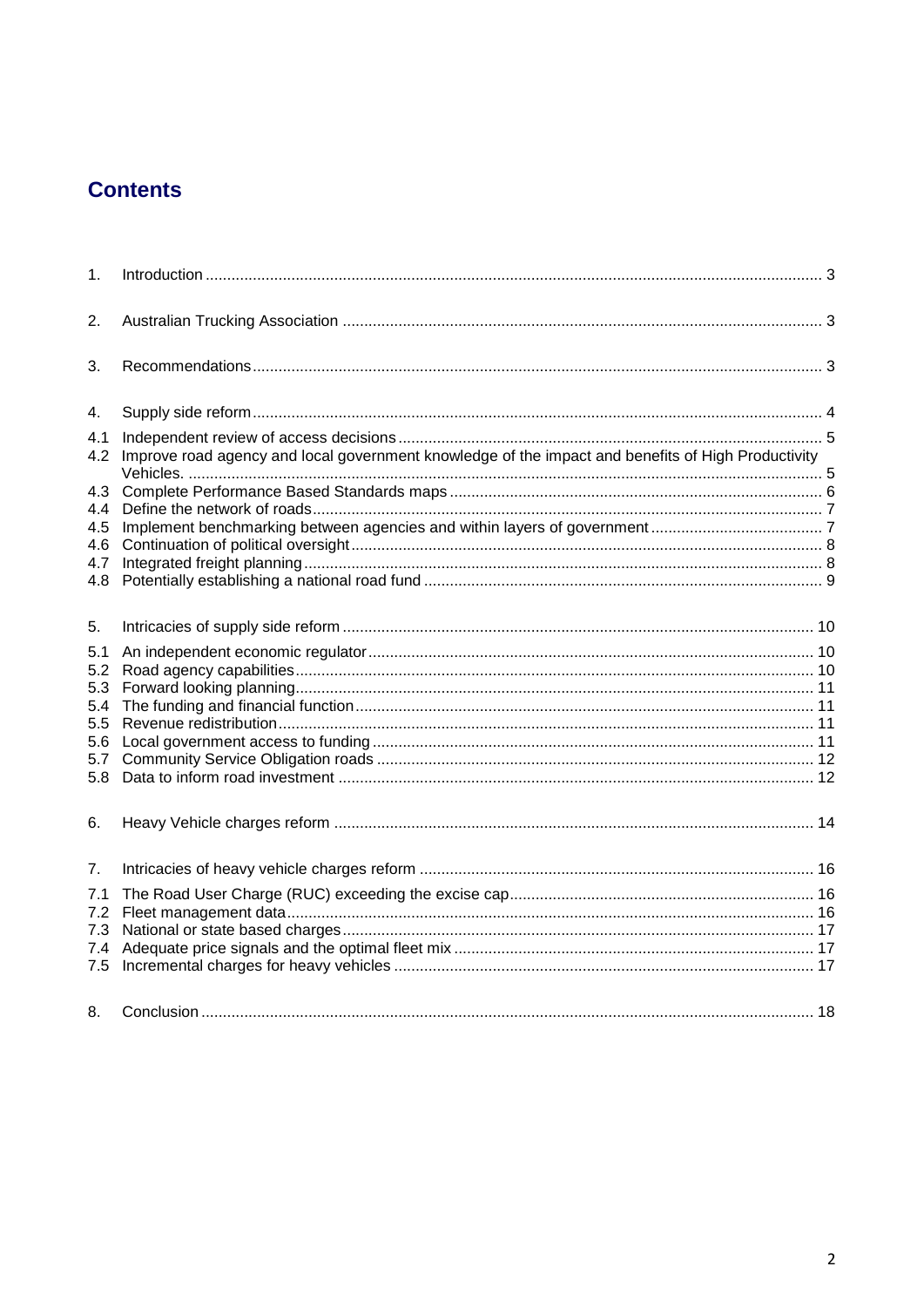## **1. Introduction**

The ATA has been involved in the Heavy Vehicle Charging and Investment (HVCI) process since the project's inception in 2006. In that time the focus of reform has shifted from heavy vehicle charges to road agency culture and the framework of road provision. The Australian Trucking Association strongly supports the need to reform the provision of road agencies to deliver roads more efficiently.

This submission is written in response to the HVCI discussion paper. It also reflects industry's views following the Co-design Workshops that the ATA and member associations were involved in.

In 2012, the ATA commissioned independent advice that examined many of the topics HVCI are investigating. The ATA has endorsed all short-term recommendations made by the PricewaterhouseCoopers (PwC) report. The ATA strongly advises HVCI to take notice of the PwC report in making any recommendations with regard to the desired way of changing road agency behaviour and reforming heavy vehicle charges.

## **2. Australian Trucking Association**

The ATA is the peak body that represents the trucking industry. Its members include state and sector-based trucking associations, some of the nation's largest transport companies, and businesses with leading expertise in truck technology.

## **3. Recommendations**

#### **Recommendation 1**

The PwC short term recommendations should be replicated by HVCI including:

- Defining a three tier road freight network to focus heavy vehicle investment, reporting and funding to target particular heavy vehicle access levels.
- Reporting, benchmarking and reviewing road expenditure costs across each tier of the network, in order to improve accountability and transparency.
- A transparent formula for allocating funding to road suppliers reflecting road costs, heavy vehicle usage and access upgrade requirements. The formula should also incorporate a mechanism for funding low volume roads through community service obligations (CSOs).
- Improving the cost reflectivity of road charges by increasing the variable fuel component of the PayGo model, along with third party review of PayGo inputs.

#### **Recommendation 2**

The transitional changes that need to occur in order for the PwC short term recommended changes include:

- Complete Performance Based Standard maps and automatic access for prescribed vehicles
- External review of access decisions
- Essential training provided to local government and road agencies on the infrastructure impacts and benefits of high productivity vehicles.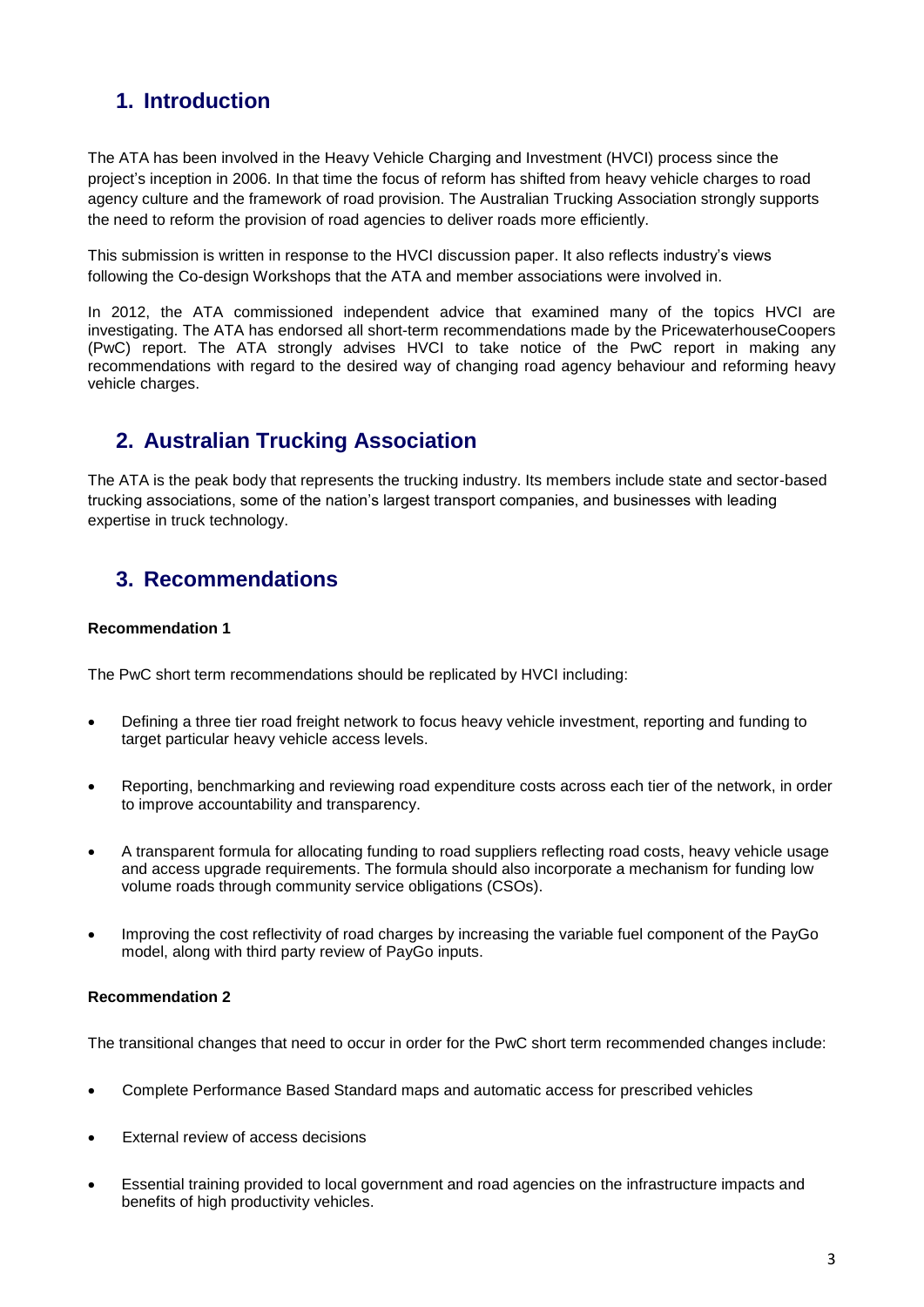#### **Recommendation 3**

When transitional changes are implemented and the short term PwC recommendations are executed there should be consideration of:

- Allocating road funding based on independent assessments of efficient road investment and maintenance costs.
- Potentially establishing a road fund which would establish forward looking investment and maintenance plans for the different tiers of the network.
- Adopting a majority fuel based change, further reducing the role for registration charges.
- Only progressing with variable charges once a strong business case is made showing the detailed data obtained can and will be used to improve road investment decision making and that the added cost, time and complexity is warranted.

#### **Recommendation 4**

The HVCI regulatory impact statement should make sure that any changes to road provision and governance and heavy vehicles charges recognise the challenges presented by:

- Local government and road agency capability to reform and provide sufficient accountability and transparency,
- Rural and remote Australia and the treatment of community service obligation (CSO) roads,
- The partial market issue,
- An industry with distinct operators, moving freight on varying road conditions, with different types and uses of trucks and that are predominantly small firms.

## **4. Supply side reform**

It is of national significance that the heavy vehicle industry's productivity increases. The HVCI, are the catalyst necessary to reform the systematic performance and governance problems of road agencies in order to provide these productivity improvements.

Increased accountability and transparency in planning, design decisions, along and the construction phase of capital and maintenance needs to be implemented.

A recent report to Infrastructure Australia (IA) about infrastructure project governance effectiveness in Australia found that on average, 48% of projects failed to meet baseline timeframes, costs and quality objectives.

There is a high level of non-compliance with basic governance measures<sup>1</sup>:

- 87% did not have approved governance plans
- 94% did not measure governance in team member performance
- 80% said project skills were not adequate
- 55% governance team members did not exhibit proper corporate behaviour

Unsurprisingly, the report concluded that 'a major cause of project failure in Australia has its roots in project Governance or the lack thereof. The delivery of project governance in Australia is also highly dysfunctional.<sup>2</sup>

 1 Page 4 - Caravel to Infrastructure Australia: A Review of Project Governance Effectiveness in Australia, March 2013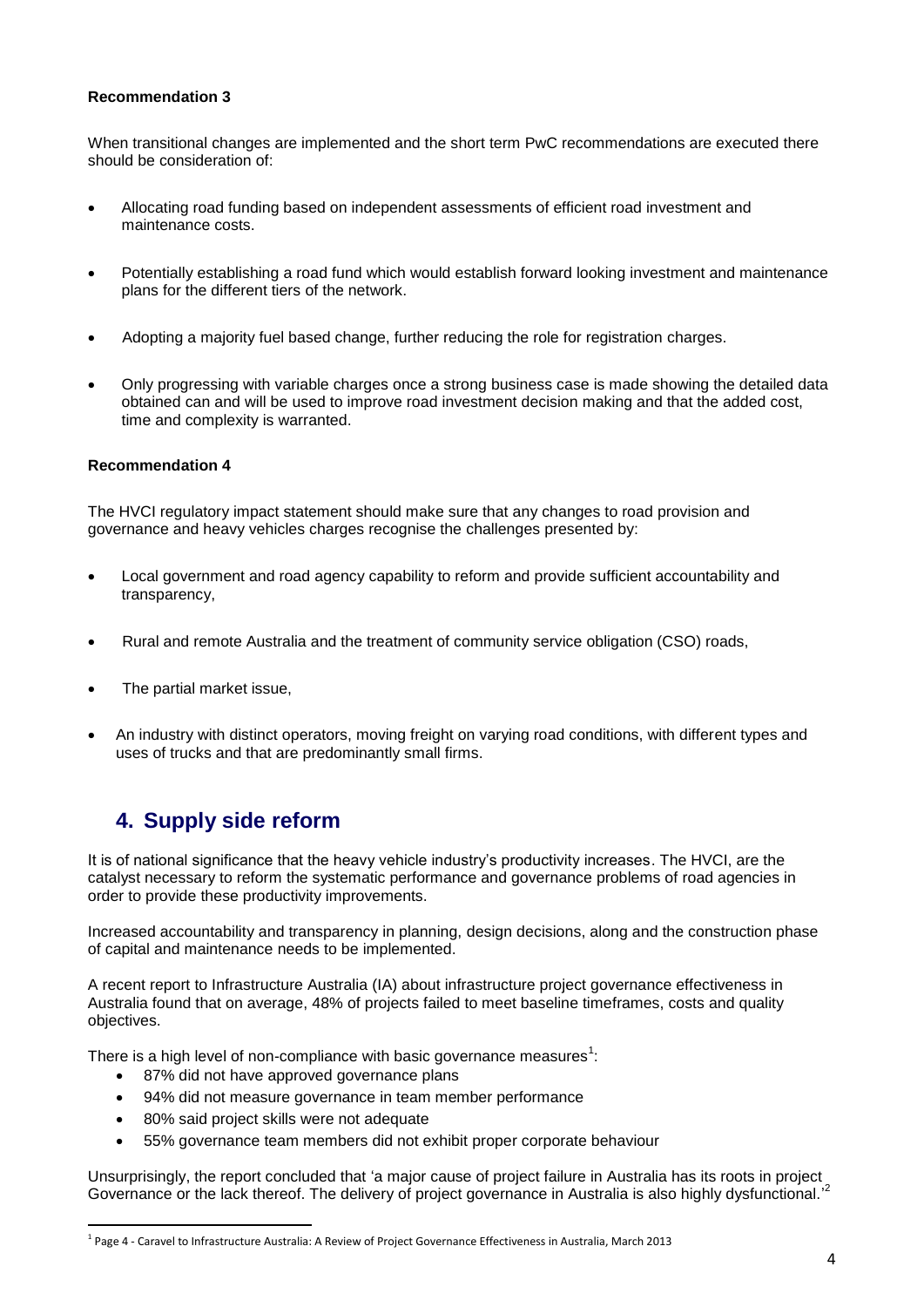HVCI have confirmed that supply side reform will be implemented regardless of which heavy vehicle charges option is recommended. While HVCI may be examining significant changes to the overarching framework of providing roads, including an economic regulator, HVCI may need to reflect on the current situation and resources and consider how long any transition will take to reach an independent economic regulator with a commercial relationship with operators.

It is also vital that the inefficiencies that currently exist are not transposed into a new road provision system.

Below are a number of practical changes to the regulations and transparency of road agency operations, which need to be implemented in order to improve road agency decision-making.

### **4.1 Independent review of access decisions**

Currently, decisions on road access for heavy vehicles are not externally reviewable. Road agencies are not held to account for verdicts and do not have to justify decisions. If road agencies are to be more accountable for their actions, third party review of road agency access decisions needs to occur.

Over time, a series of tribunal decisions would establish precedents for road agencies to use to make consistent access decisions. Many law reform papers report better decision-making flows from external review being available. In the broader regulatory environment, it is now uncommon for government agency decisions not to be subject to external review.

Wrong decisions impose costs not just on the companies seeking administrative review, but also on government. Therefore, using a process of external review may add more systematic approach to decisions and move agencies toward best practice decision making. Further, external reviews allow political oversight to focus on high level access and charging policy issues rather than being dealing with lobbying on specific access decisions.

The NHVR guidelines on access decisions should be robust requirements for road agencies rather than simply requesting they 'have regard to' a matter. It is also important that rejected decisions be recorded and presented transparently to industry in order for further appropriate action to be taken.

Industry needs consistent outcomes that show rigour, with the same outcomes in same circumstances and value for investment in roads from sensible access decisions.

### **4.2 Improve road agency and local government knowledge of the impact and benefits of High Productivity Vehicles.**

Restricting access for High Productivity Vehicles (HPV) or Higher Mass Limit (HML) vehicles has a negative effect on the productivity of industry, the local community and the economy. Allowing these vehicles to access suitable routes means freight movements could be undertaken more safely with less total road wear and at a cheaper cost for the operator and subsequently for businesses.

While higher mass limits on road friendly suspension (RFS) for articulated vehicles and some rigid trucks was endorsed by the Australian Council of Transport in 2000, many road agencies have still not agreed to commit to this productivity understanding which reduces the number of trips needed to move freight and allows additional mass for the same amount of road impact. Much of the rejection of RFS is due to misconceptions about the impact of HPVs.

HVCI should aim to educate those agencies and councils making access decisions on the real impacts and benefits of HML/HPV vehicles.

Such vehicles will enable Australia to meet the doubling of freight task in 2030 and the tripling by 2050. For example, when transporting a freight task of 1000 tonnes, B-double trucks transport the freight in only 26 trips with a total Equivalent Standard Axle (ESA) (a rating of the impact of the vehicle on the road) figure of 195. Comparing this with a traditional semi-trailer, the latter takes 16 more trips (i.e.42) to complete the freight task and adds 62 ESA (i.e. 257for the same freight task) than the B-double.

<sup>2</sup> Page 5 - Caravel to Infrastructure Australia: A Review of Project Governance Effectiveness in Australia, March 2013

1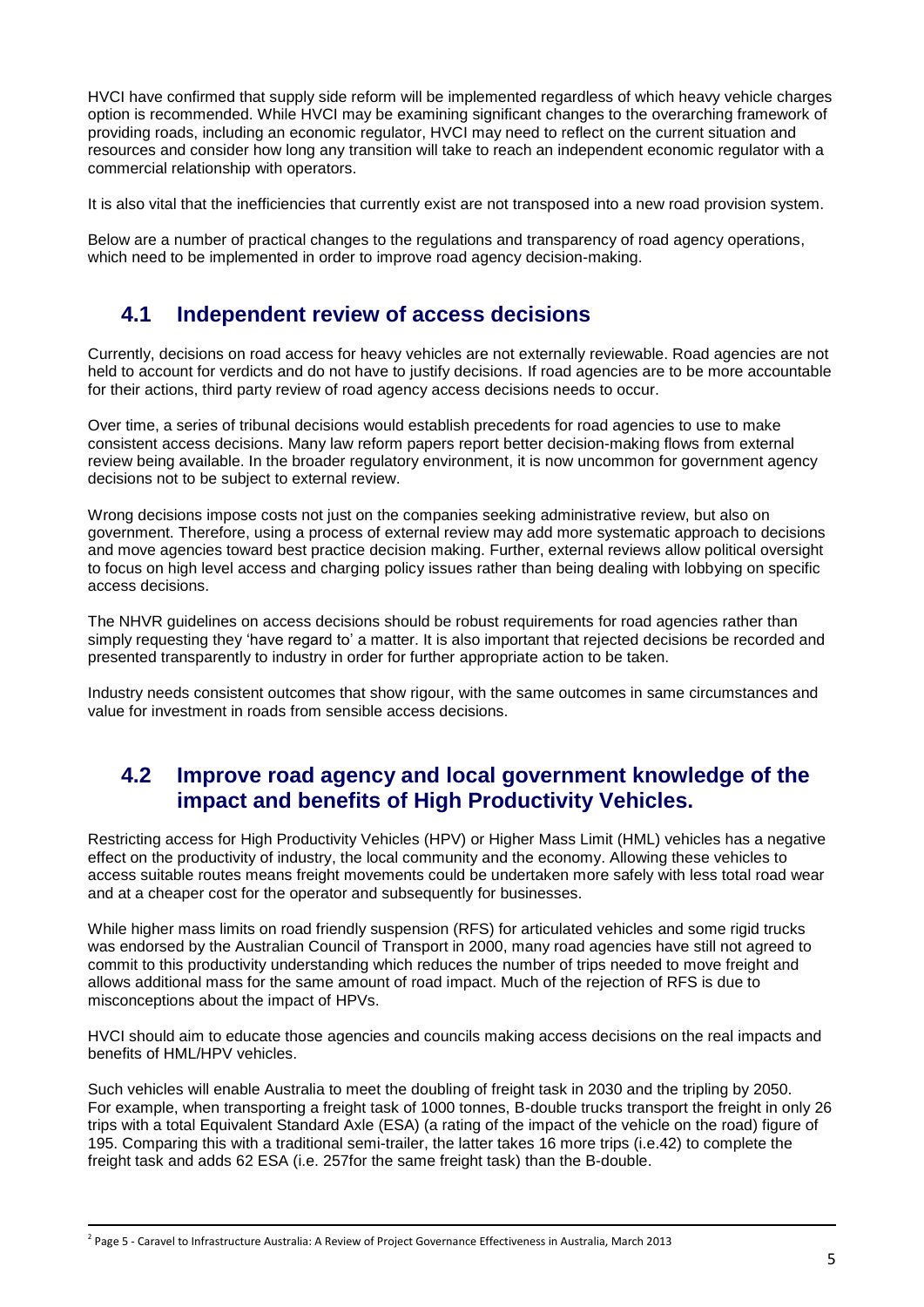| <b>Heavy vehicle</b>                       | No. of trips per 1000<br>tonnes | <b>Equivalent</b><br><b>Standard Axle per</b><br>1000 tonnes (ESA) |
|--------------------------------------------|---------------------------------|--------------------------------------------------------------------|
| <b>Traditional 3 axle rigid</b>            | 77                              | 316                                                                |
| <b>Traditional 6 axle semi-</b><br>trailer | 42                              | 257                                                                |
| Innovative 9 axle B-double                 | 26                              | 195                                                                |
| <b>Innovative 12 axle B-triple</b>         | 20                              | 178                                                                |

#### **Figure 1: ESA impact for a selection of heavy vehicle combinations**

Source: The ATA and Barkwood Consulting Pty Ltd Truck Impact Chart

The ATA has made efforts to inform local government and other road stakeholders of the benefits of High Productivity Vehicles, such as providing a Factsheet on HPVs and Intelligent Access Program (IAP) to jurisdictions.

Modular HPVs or HML vehicles should be accepted without IAP (or similar monitoring) as a prerequisite.

Advancing access arrangements for modular HPVs, e.g. planned route assessment and upgrading for ABtriples to access as much of the Type 1 road train network as possible should be in road agency work plans now.

### **4.3 Complete Performance Based Standards maps**

The Performance Based Standards (PBS) system was created to allow innovative heavy vehicles that comply with relevant engineering standards to prove their safety so that they can operate as normal heavy vehicles on the same roads as the vehicle types the engineering standards were drawn from.

The rationale for the PBS scheme is to make it easier for industry to use innovative or specialised heavy vehicles. Although business has complied with the strict criteria set in PBS, local governments and state agencies have made the scheme ineffectual. For example, PBS maps were intended to have been produced to identify "automatic" access opportunities but in 2013, access is not automatic as COAG agreed, it is granted via specific individual applications with no guarantees of access.

PBS shows road agencies are not providing services that businesses have paid for. The scheme has been operational since 2007 and 80 trucks and buses have registered in PBS as of January 2010 $^3$  and PBS mapping is still not complete nor does the scheme provide automatic access. The scheme's success would be ensured if local and state governments were able to fulfil their role. The example of PBS demonstrates that if local governments do not adhere to the rules the intent of productivity-improving schemes will be considerably undermined.

HVCI should make sure that PBS completes its original intentions by: ensuring that access is granted for PBS vehicles based on their performance; PBS maps are completed; review the PBS road classifications to make sure they reflect all required service standards (e.g. there is no B-triple equivalent category); and to make sure that once a heavy vehicle is certified as meeting PBS appropriate prescriptive gazettes the notices are updated so any operator can adopt the same vehicle specifications.

PBS mapping also provides a tried and tested method of road classification. The ATA believes PBS mapping is a suitable method to define the service standards of a road based on the access provided by that road.

<sup>1</sup> 3 <http://www.ntc.gov.au/filemedia/Groups/PBSmapsportalFAQ.pdf>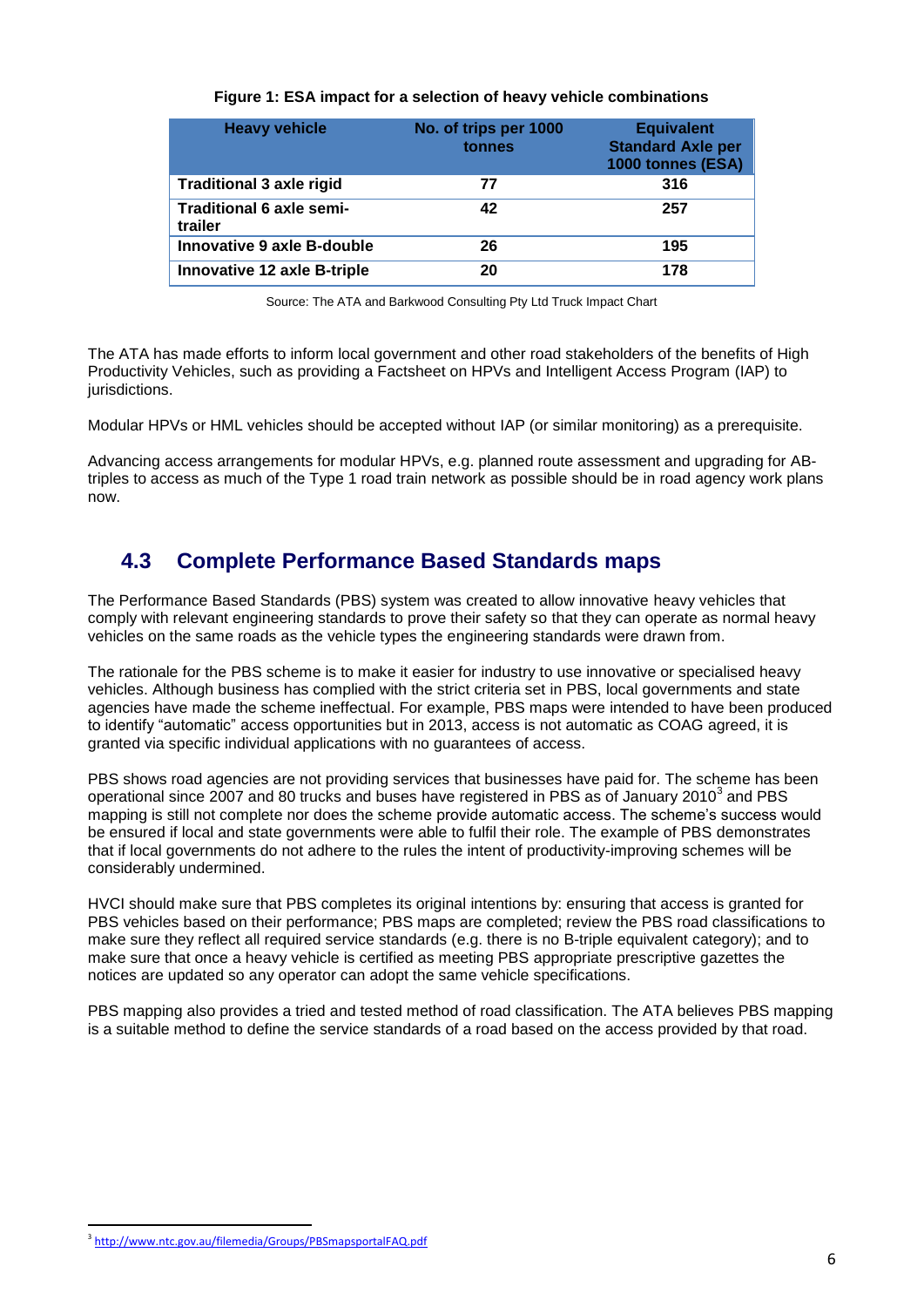## **4.4 Define the network of roads**

Currently there is no standard network of Australia's roads beyond IA's national Land Freight Strategy and the repository of PBS maps.

In the PwC report to the ATA, PwC recommended that the roads in Australia be classified in an initial three tier network (with each tier targeting a level of heavy vehicle access) in order to focus investment, reporting and funding.

- Tier 1 to focus primarily on road freight transport corridors, indicating the highest level of access, thereby building on Infrastructure Australia's National Land Freight Network priorities.
- Tier 2 to address significant 'last mile' higher mass limit connections. While Tier 2 would not manage Tier 1 access levels above, it could still align with Tier 1 Mass Limits to ensure end-to-end productivity is achieved for each truck trip.
- Tier 3 to concentrate on the remaining freight network. This would examine minimum levels of access in line with current general access requirements, and be supplemented by ad hoc improvements as overseen by NHVR.

Through direct and ongoing consultation with industry, the National Heavy Vehicle Regulator (NHVR) can help identify different network concerns as industry requests for access are received. Precisely defined levels of access for each of the three tiers would usefully guide new road investment, maintenance and access levels.

The benefit of this style of network classification is that it is understandable, consistent and useful to heavy vehicle operators, as well as capable of being transposed to other freight planning initiatives whether in states or nationally.

This approach is akin to defining service level standards (reliability) in the utilities sectors.

At the co-design workshops, an alternative approach using the attributes of service such as 'ride smoothness' and 'traveller information' was discussed at length. The conclusion reached by these discussions was that while such attributes are a good indicator of individual road features, including them in a pricing mechanism would be very difficult with marginal (if any) benefit for road agencies or operators.

An economic regulator may require more information regarding road attributes, however, from industry's perspective, the important parameters focus on access, maintenance condition and if the road is congested. Perhaps in a more mature system of road provision these individually variable service level attributes could be adopted, but in the present and foreseeable future measuring access requirements (via PBS levels), maintenance and congestion on an identified road would be a significant step forward.

#### **4.5 Implement benchmarking between agencies and within layers of government**

Currently, information on the competence of one road agency compared with another is limited. There is not an easily obtained and reviewable source of data for industry to use to review the efficiency of heavy vehiclespecific expenditure.

PwC recommended that state, territory and local government road owners should report investment and maintenance activity on each tier of the network. This information should then be compared with cost benchmarks and the levels of access achieved, relative to agreed targets or benchmarks for increased transparency and accountability.

Associated levels of access arising from investment should also be transparently reported. This will also give confidence to industry and the wider community that heavy vehicle-related expenditure is spent effectively and produces the expected access.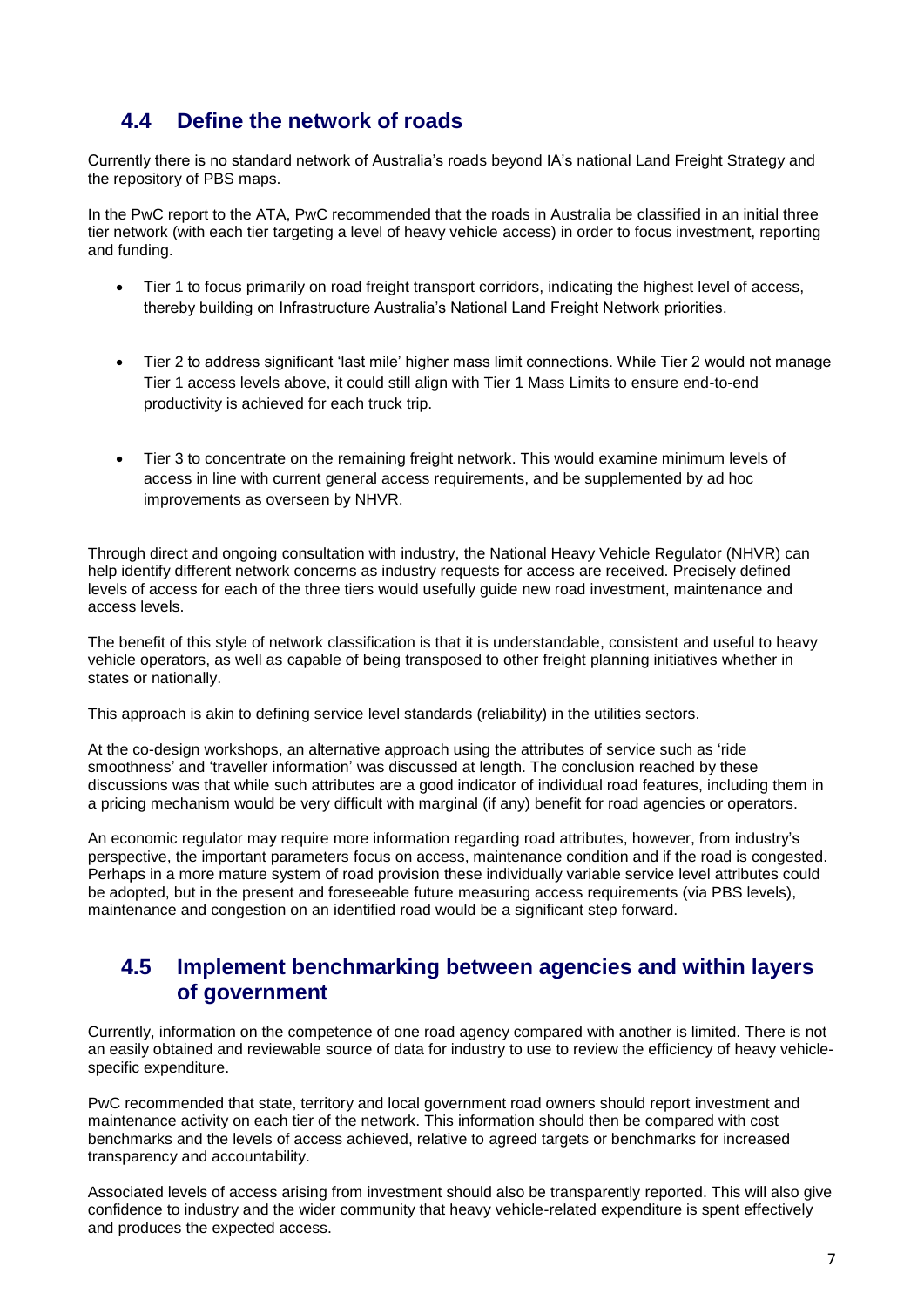In the longer term, once basic benchmarking is established, independent benchmarking of efficient road investment and maintenance costs should be tied to funding allocations for road agencies. Such a move would support efficiency incentives and appropriate pricing.

Incentives to outperform guidelines should be provided, for instance, by allowing a road supplier to retain unspent funds to invest in other relevant priorities. However, safeguards are required to ensure quality of supply and to avoid inflated project estimates.

While it is easier to assess the benefits and costs of a project with a forward-looking costs base, the current National Transport Commission (NTC) heavy vehicle charges determination has highlighted that road agencies cannot split maintenance and capital costs in project costs. States have failed to comply with a twenty year old expenditure reporting system. A forward-looking cost base requires new approaches by road agencies as well as transparent and agreed methodologies that industry considers fair, best practice and robust. The 2013 Caravel<sup>4</sup> report to IA further highlights the need for benchmarking and governance reform.

The current standard of public reporting; project governance and oversight needs to be improved before any serious moves are made to a forward-looking cost base or fundamentally changing road planning arrangements

## **4.6 Continuation of political oversight**

Elected representatives often have visionary transport portfolios. The portfolio of the current Federal Transport Minister, which incorporates infrastructure policy, shows that some want to encourage productivity and growth in the transport sector. The issue industry comes up against is Ministers are sometimes poorly advised by their bureaucrats and their decisions or policies are not appropriately carried out. Ministers are accountable to the public and have incentive to deliver change in response to community input. They are also entitled to support the necessary processes and reporting that allows them to make informed decisions.

Ministerial oversight is not therefore a power that needs to be rolled back; instead both bureaucrats and party advisors need to be accountable for their input and actions. The ATA would hope any proposed economic regulator would promote best practice in road provision and provide incentives and discipline to agencies delivering inappropriate outcomes to industry.

# **4.7 Integrated freight planning**

There is currently a jumble of state and national freight plans that do not seem to integrate into larger national projects. The result of these isolated jurisdictional plans is that Australia does not have a single, consistent approach to infrastructure planning.

This process should deliver a co-ordinated approach to planning the national freight task with involvement of industry, states, Commonwealth, IA, NTC and NHVR, in order for the current system to improve.

HVCI has suggested that a 'heavy vehicle infrastructure coordination function' could address this coordination problem.

The rationale for this function is to ensure that planning and expenditure is responsive to industry priorities, is focussed on what industry is willing to pay for, and that expenditure by road providers is aligned to deliver service and access levels that drive productivity improvements.

While this function would seem to represent industry's issues, in reality functions already exist that deal with specific shortcomings. The main issues that industry needs addressed are first and last mile access problems, maintenance issues and bottlenecks, along with aspirational access for High Productivity Vehicles.

NHVR is addressing access requests and improved performances of all road agencies would deal with the other matters of maintenance, bottlenecks and hopefully aspirational access.

1

<sup>4</sup> Caravel to Infrastructure Australia: A Review of Project Governance Effectiveness in Australia, March 2013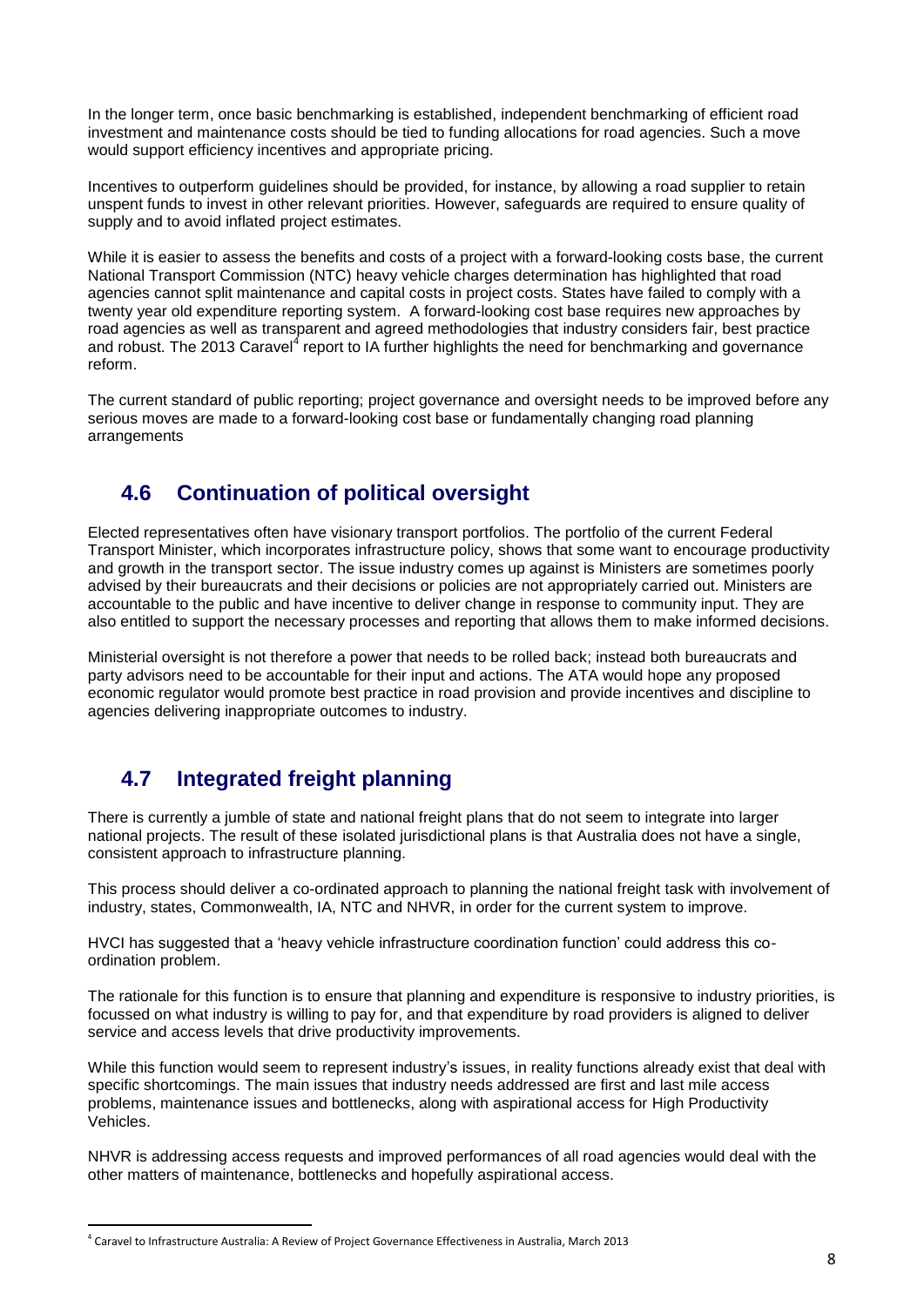Therefore, the function itself could be unnecessary if a National Co-Ordination Committee could address the issues brought to NHVR and road agencies attention.

Further, the workshops highlighted how state road agencies and the Commonwealth currently evaluate projects based on different methodologies. The Commonwealth currently uses a 'quantative method' to grant funds, whereas road agencies use a qualitative approach. This disconnect is one of the reasons industry experiences such a patchwork approach to access. Reconciling this situation so that there is a single way to value projects in future is crucial.

# **4.8 Potentially establishing a national road fund**

PwC recommended that in the longer term, establishing an independent National Road Fund would possibly produce benefits.

A national fund would assess available freight demand data and submissions from government and the freight industry to develop forward-looking investment and maintenance plans for Tier 1 and Tier 2 networks. The result of these assessments would inform spending and charging requirements. The Fund would be mostly financed from heavy vehicle road user charges. However, Government should provide additional funds to facilitate additional freight capacity and efficiency as necessary.

An independent fund would address current weaknesses in road supply arrangements by providing consistent leadership and policy cohesion in terms of road supply maintenance, investment and planning.

PwC recommended that political power (Ministerial discretion) over spending decisions should not be fully removed. Ministers should set the objectives, desired outcomes and operating principles of the autonomous body through overarching legislation and the endorsement of a 'Master Plan'.

Ministers would also retain powers of direction for use in exceptional circumstances. The intricacies of such an approach demand further exploration once all short term PwC recommendations have been adopted.

IA has similarly recommended creating a single national infrastructure fund. It recommends that Commonwealth funding for all types of infrastructure be consolidated into a single assessment and prioritisation process. The result would be that only the best projects amongst the different types of infrastructure would be funded and delivered. The single assessment and prioritisation framework will ensure all major projects would involve informed decisions, supported by an independently assessed Cost Benefit Analysis<sup>5</sup>.

1

<sup>5</sup> Page 18 – Infrastructure Australia: National Infrastructure plan, June 2013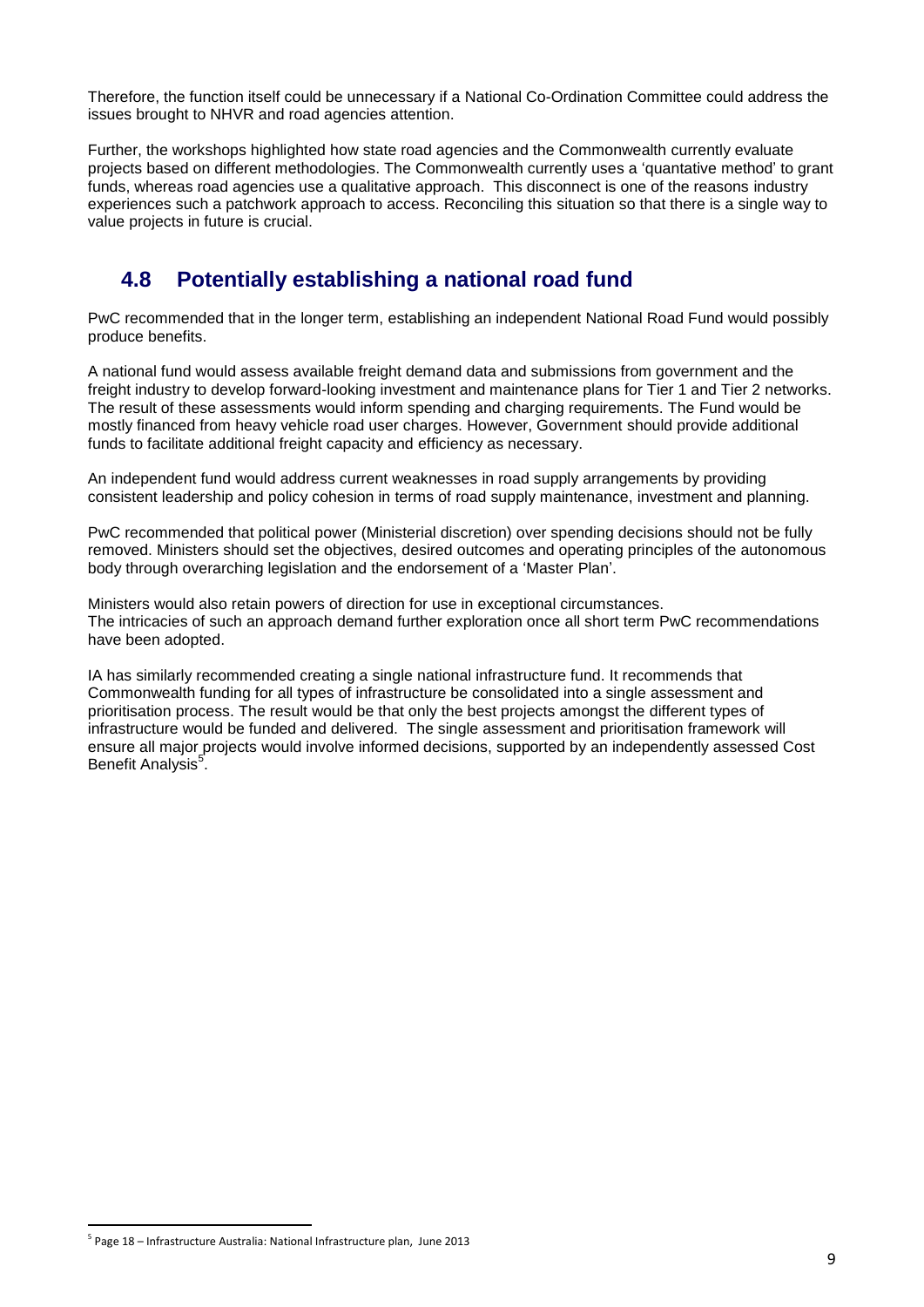## **5. Intricacies of supply side reform**

The recommendations above are changes that need to be made to the supply side of infrastructure (road) provision. The Co-design Workshops highlighted the need for practical reforms and a workable framework for how road agencies and industry will interact - changing the current relationship to a more customerfocussed style of service provision and hypothecating heavy vehicle charge revenue to heavy vehicle road investments.

The heavy vehicle industry presents some particular constraints that do not make supply side reform as straightforward as simply adopting the utilities model in full for supply side reform. Specifically, the partial market issue, CSO roads, the diversity of operators, a variety of different trucks and the varying quality of roads; cannot be ignored in the reform.

## **5.1 An independent economic regulator**

HVCI have highlighted the desire for an independent economic regulator, which can provide a number of system checks and balances while trying to replicate a competitive market for road provision in a natural monopoly.

Having a centralised economic regulator would provide the greatest comfort to industry. As with the NHVR, savings are likely to be incurred through having a single entity deal with heavy vehicle regulation. For this reason the economic regulator should be centralised.

While economic regulation can provide customer focus and strengthen the link between service standards and required expenditure, it is important to remember independent requilation does not equate to incentive regulation. At the Co-design Workshops a consultant stated the power of embedding cost-reducing incentives is an important design choice that is separate to establishing independent transparent regulation.

Given the prevailing constraints mentioned above, any regulation has to be fit-for-purpose and without detailed RIS testing industry is unable to offer a concrete answer to how heavy or light-handed the economic regulator should be. Nevertheless, industry needs assurance there is going to be much higher levels of accountability and transparency than there is currently.

The HVCI RIS should demonstrate how the regulator would accurately identify:

- Current/projected asset condition;
- Demand forecast:
- User requirements; and
- Safety and other requirements.

### **5.2 Road agency capabilities**

There is a concern local governments may struggle to provide the information required by an economic regulator (e.g. such as asset values). Local governments also have the added complexity that many roads are classed as Community Service Obligation (CSO) roads and this would affect the heavy vehicle cost base and related distribution of revenue.

A solution to concerns over the constraint on resources that an economic regulator (and increased accountability) presents, is to create regional groupings of local governments based on regional economic activity. Such groups could identify asset condition, create maintenance programs, identify and cost major capital investments or expansions on their network that would be attributed to the heavy vehicle industry.

This would pool local resources and give comfort to industry nationwide that accountability is improving, specifically in local government areas where first and last mile access problems, along with maintenance issues are common.

It is also vital that industry is involved in these regional groups in order to provide logistical and other local knowledge.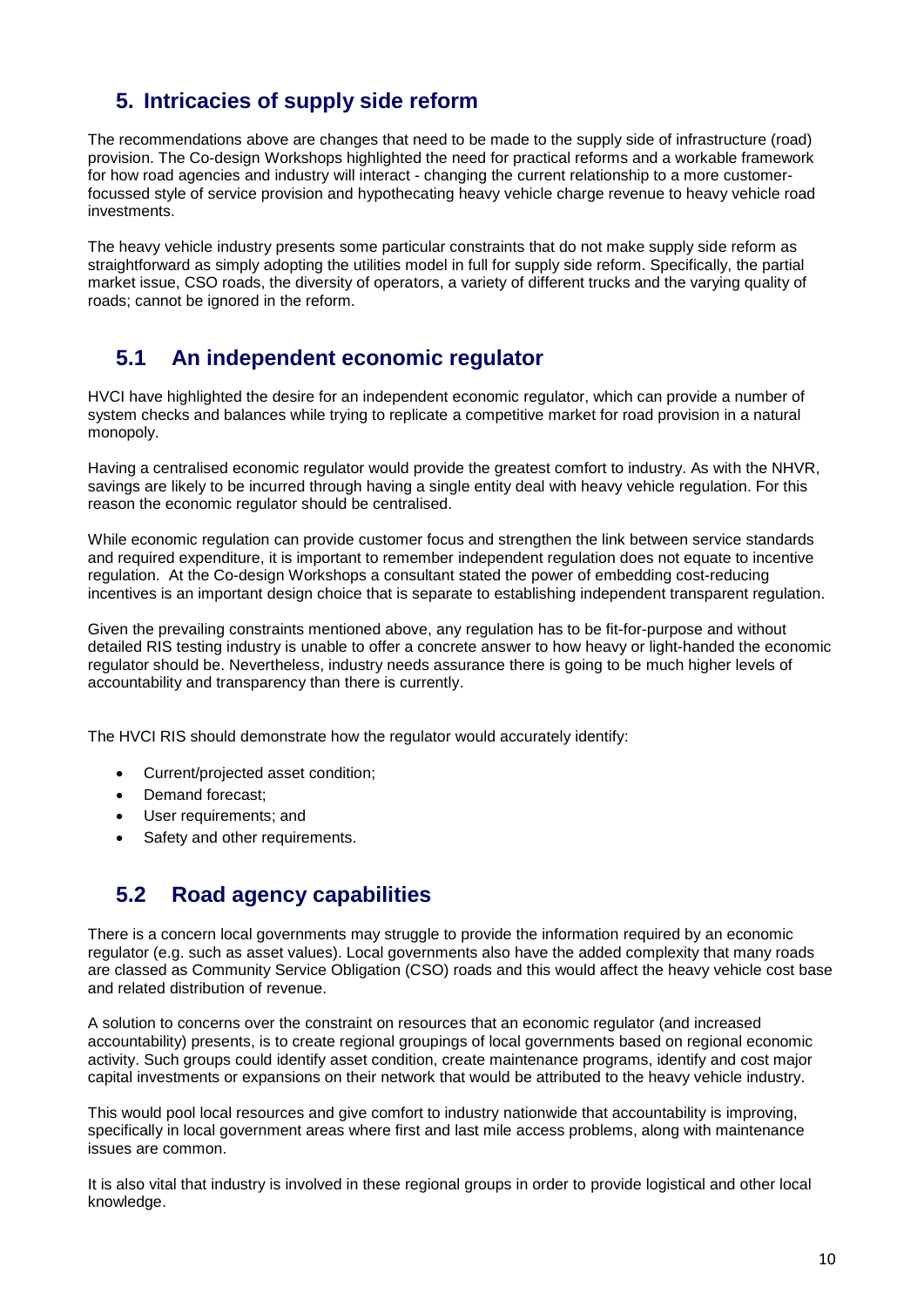# **5.3 Forward looking planning**

Currently, roads appear to be planned for lower capital costs, which results in high maintenance costs over the lifetime of the asset, and industry pays for this poor quality design.

Forward planning could increase project discipline to seek low maintenance costs over the life of the asset. However, if forward looking planning processes were properly developed, industry would need to be provided with greater certainty that what it needs will be provided and how this is reported. The charges produced from this process would also need to be scrutinised, as there is a potential for 'gaming' of the system to occur, with opportunities for road managers to overstate estimated costs directly affecting industry through artificially high charges or the uncertainty created.

Some road agencies have stated that increased data produced from on-board vehicle monitoring will provide more information for forecasting. This is not correct, as the data taken will only reflect where trucks currently travel. HVCI notes forecasting will involve GDP indicators and cover more than just the truck population. It must be remembered that if a change to the system is really desired then access needs to be aspirational. That means greater acceptance of HPVs and planning for freight movements.

On the heavy vehicle side, requests to NHVR for access represent the greatest indicators of where future demand is likely to occur.

## **5.4 The funding and financial function**

HVCI finds that calculating the cost base may be difficult as a forward-looking cost base would be established on future expenditure plans with capital costs recovered over the life of the investment. The value of the asset and the formula for depreciation for each road will also need to be considered.

Road providers would be required to outline optimal programs of works, perhaps over a five year period, and their proposed links to long-term planning. Road providers would be funded based on their benchmarking of reasonable costs to deliver that program, acknowledging that underlying costs vary by location and other project attributes.

Again the issue of road agency capability, Community Service Obligation (CSO) roads and the partial market will play an important role here.

### **5.5 Revenue redistribution**

Road agencies have argued that fuel-based charges do not provide location information and cannot be used to re-allocate the revenue. Therefore, alternative information will be to determine how revenues will be distributed.

PwC has recommended that the allocation of road funding should reflect the heavy vehicle share of costs, use and access upgrades for Tier 1 and Tier 2 roads. Existing and emerging data would act to support an allocation through the use of a transparent funding formula.

The formula would include mechanisms to have the heavy vehicle industry partially fund low-volume roads (i.e. Tier 3) via Community Service Obligations, at an appropriate level. It is important rural, remote and regional Australia is adequately funded so local improvements may be made in their communities and to facilitate the road freight task undertaken by the operators working in those locations. This requires funds from other sources to flow to CSO roads.

The formula provides certainty to road owners around supply of heavy vehicle- related funding.

#### **5.6 Local government access to funding**

The current way local governments are funded produces less than desirable outcomes. Local governments are funded through a system of grants which are unrelated to any need for maintenance or capital works. There is also no centralised accountability or control over how general funding specified for roads is spent except for some very specific road grants, such as *Roads To Recovery*, which are tied.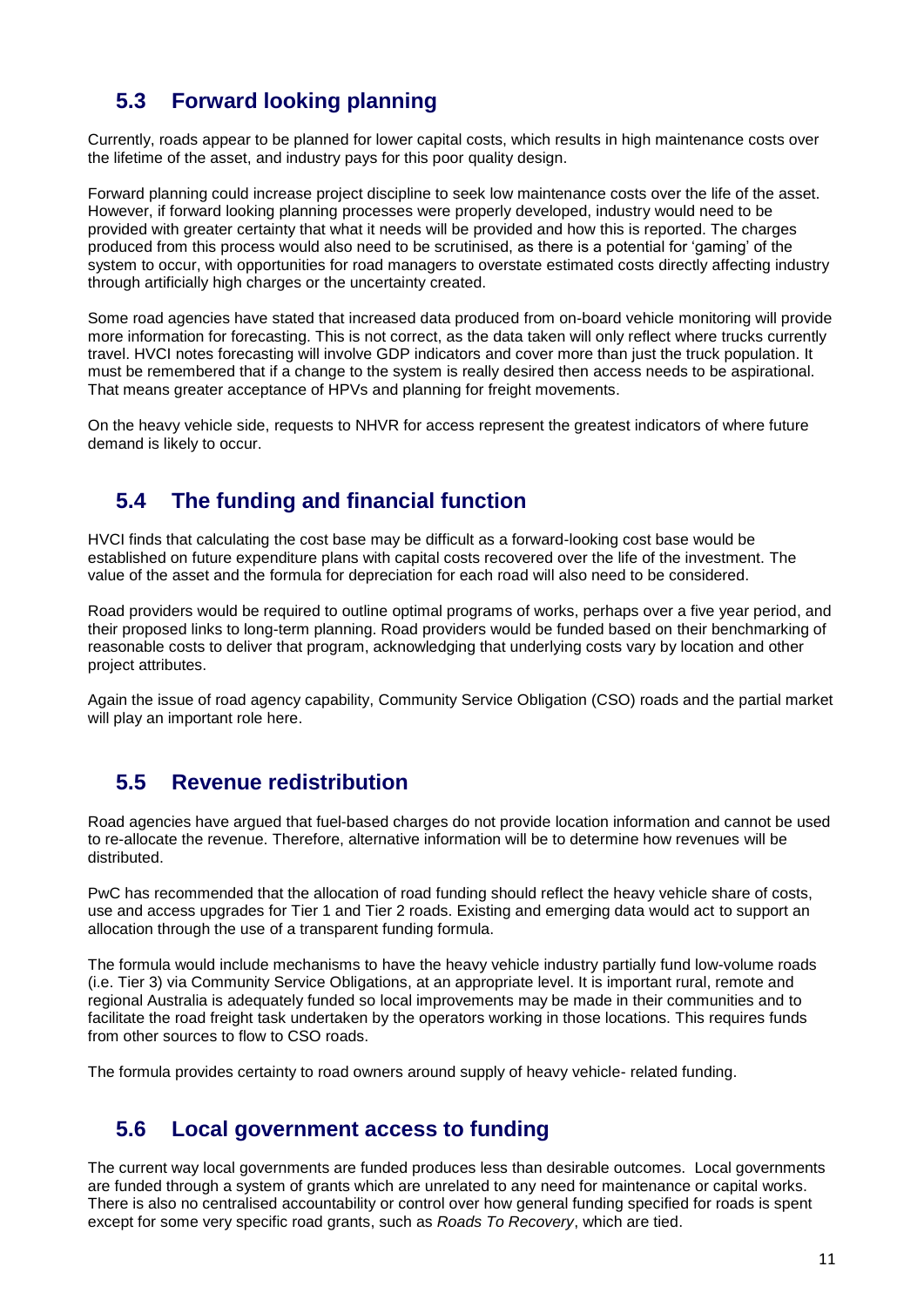As mentioned above, more accountability could be attained by having funds flow to regional economic groups instead of individual local councils. HVCI has stated that "A regional model would provide a greater capacity for local governments to engage in a more structured investment process for heavy vehicle related road services." This premise seems sensible.

Allowing direct road funding to local governments would provide a more efficient split of public monies. It would also possibly indirectly promote better planning for heavy vehicle maintenance and capital.

IA has also recommended consolidation of regional local government, which would strengthen their planning and delivery.

### **5.7 Community Service Obligation roads**

HVCI has indicated that under an 'averaged system' users could not be exempt from the charge without location information. However, many local CSO roads are currently excluded from the heavy vehicle cost base.

Remote and regional areas are likely to include many CSO roads and their communities are unlikely to bear the full cost of infrastructure required for heavy vehicle services.

The economic regulator would presumably still monitor these roads. In order for this to happen, it is necessary that all CSO roads in Australia be identified.

### **5.8 Data to inform road investment**

A continuing argument for more direct user charges is that the amount of information produced would be useful for road planning. This is a lazy argument for increasing monitoring of road user movements, as there is presently considerable data available for this purpose. Simply increasing the amount of data that road agencies receive does not equate to better delivery outcomes.

Collecting data is also not a costless process. Hence, tradeoffs have to be made between cost, volume and accuracy of data when formulating policy.

The two main parameters of road investment are *durability* and *capacity*. Generally, durability specifications will be based on anticipated heavy vehicle usage while capacity will be based on demand by light vehicles.

It is obvious to both road users and road asset holders where there are transport issues. Sir Rod Eddington's report on UK infrastructure noted that $7$ :

In most cases, the best signals to identify where transport is acting to hold back growth will be the *presence of clear signs of economic success (economic growth and very high wages and land prices), and that transport demand is starting to outstrip supply (signs of congestion and unreliability). In areas without such clear signs, it is unlikely that transport is holding back productivity and growth.*

There is a great deal of data available for heavy vehicle usage. The main sources are:

- 1) State and territory CULWAY/WIM (weigh-in-motion) data;
- 2) FDF FreightInfo inter-regional freight movements database;
- 3) ABS Survey of Motor Vehicle Use (SMVU); and
- 4) State and territory commercial vehicle traffic counts.<sup>8</sup>

Where a particular data source has shortcomings, these can often be overcome by using observed patterns from other data sources or via 'informed estimates'. For instance, BITRE notes that:

**.** 

8 Page 195 - Bureau of Infrastructure, Transport and Regional Economics 2009, National road network intercity traffic projections to 2030, Working Paper 75, BITRE, Canberra

<sup>6</sup> Page 79 - Infrastructure Australia: National Infrastructure plan, June 2013

<sup>&</sup>lt;sup>7</sup>The Department of Transport The Eddington Transport Study December 2006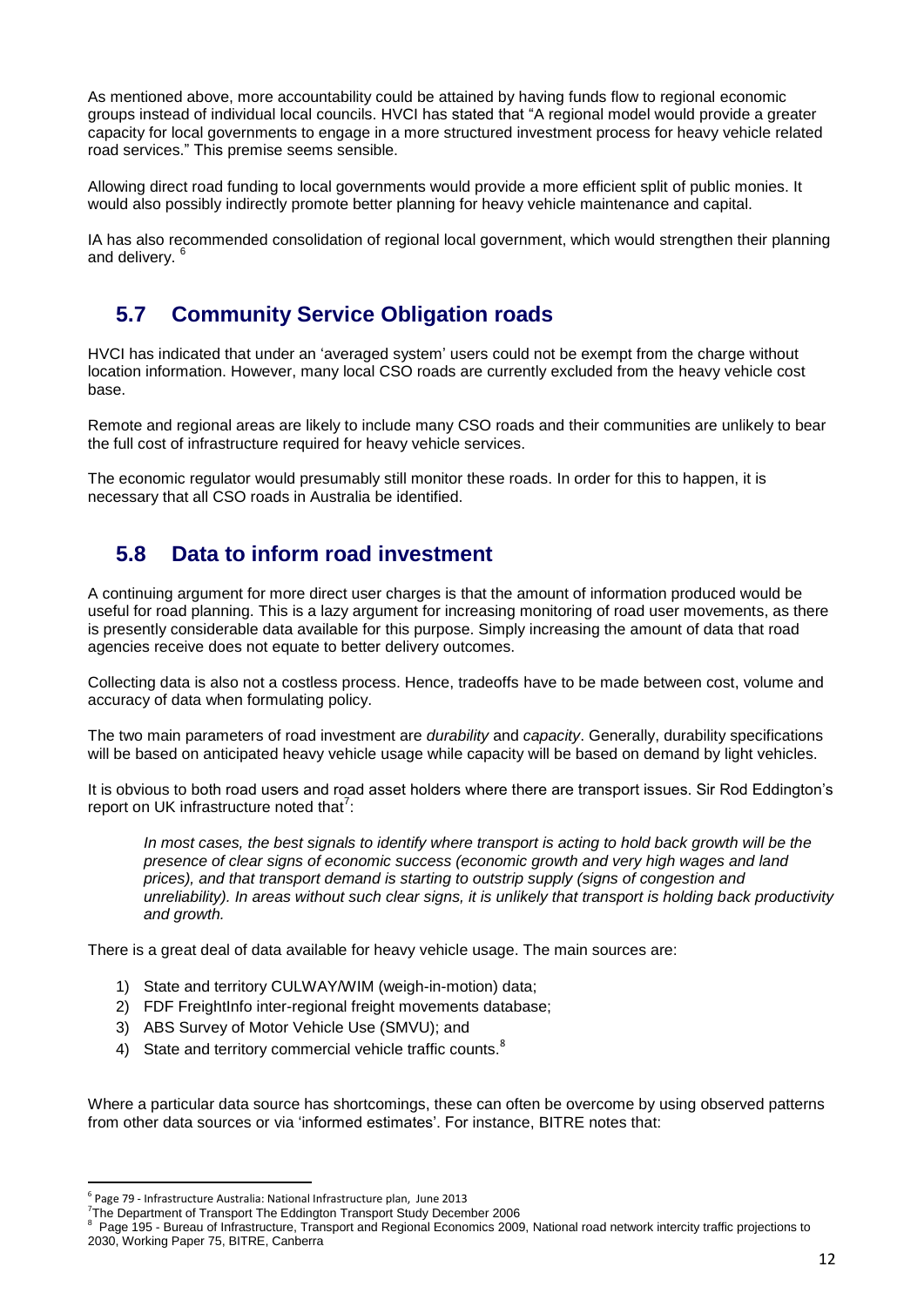*…some data (SA and NT) include estimates of the net freight task, others (NSW) the net freight task needs to be estimated by multiplying the difference between the average gross vehicle weight and the estimated average tare weight, for each Austroads vehicle class, by the total number of vehicles in each class, and summing over all vehicles classes.*

Overall, the Weigh-in-Motion (WIM) data provided by various state authorities provides an accurate realworld picture of road freight flows between capital cities, with the exception of the Sydney-Canberra route.

The Transport and Infrastructure Senior Officials' Committee (TISOC) recently approved an expansion of the ABS SMVU to double the number of heavy vehicles surveyed and to have an additional focus on freight movements. In addition, industry now has the capacity to gather statistics on demand from NHVR records of failed access requests and attendant statements of reasons.

There is little evidence to suggest that more data being provided to road agencies and local government will lead to better devliery outcomes. As we demonstrate, it appears the governance of road agencies is the single largest issue as to why the right decisions are not being made and not a lack of data.

Hence, data sought from direct user charges is already being provided through less costly methods than direct monitoring of road users.

This data could also feed into the distribution of funds to states and local governments based on Tier 1-3 spending and access expectations.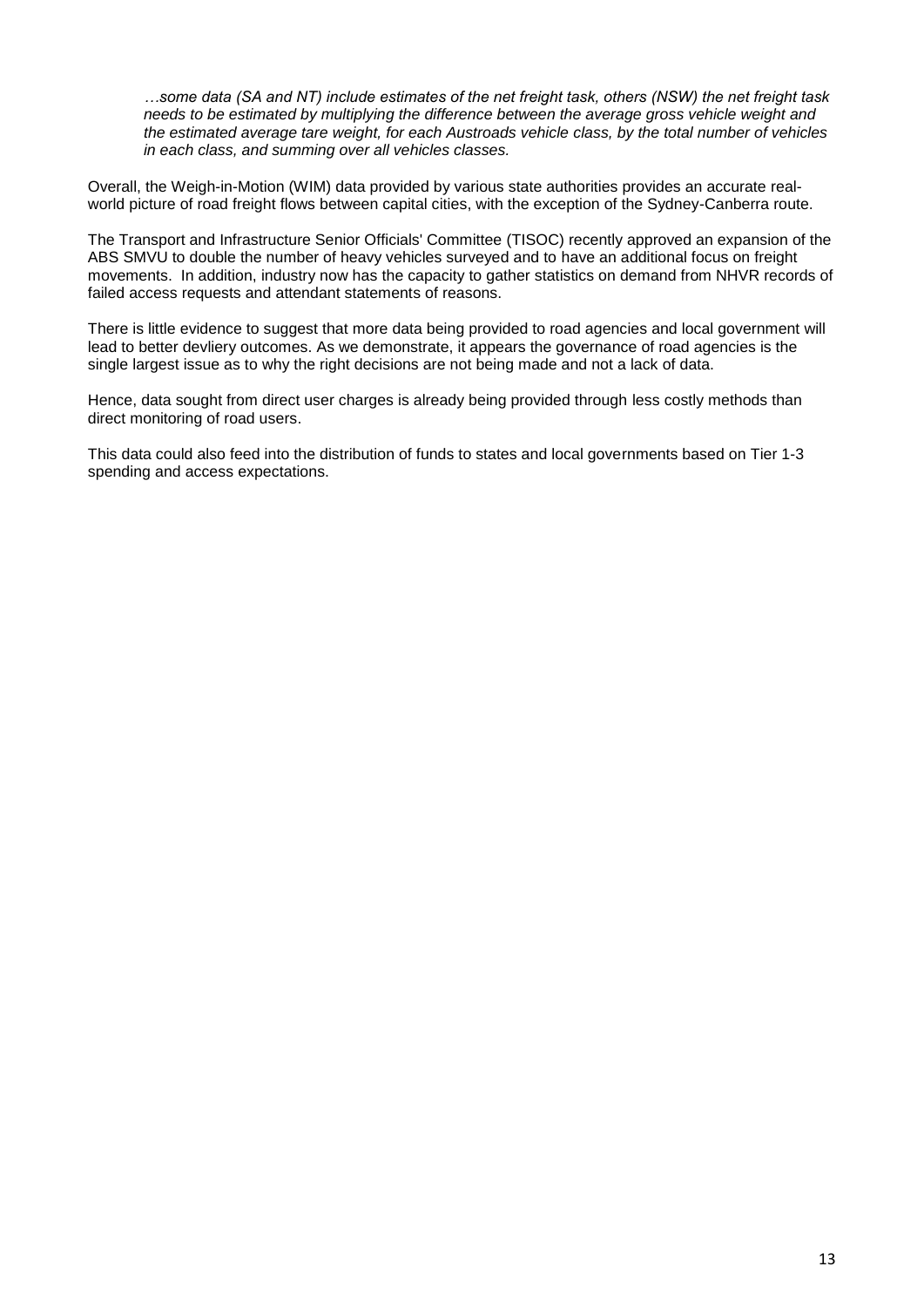# **6. Heavy Vehicle charges reform**

HVCI has assured industry that until supply side reforms are established there will be no changes to the current method of how the heavy vehicle industry pays for its road use.

As stated above, while HVCI focuses on longer-term reforms, ensuring the transition from the short to the long term reform is done correctly is important.

The PayGo model should not be dismissed by HVCI, given the improvements being made to PayGo, which will extend the longevity of the current charges model through the NTC heavy vehicle charges review including:

- Axle group charging supports the use of longer trailers and removes the A-trailer issue.
- Supporting the refinement and updating input data (Survey of Motor Vehicle Usage and other ABS data )
- Using latest SMVU population data and no longer using a midpoint population for heavy vehicles for calculation (to correct a previous bias that led to over-recovery as payments are made on the real population).
- Improving the accuracy of road agencies reporting heavy vehicle expenditure.
- Options for reducing large registration fees by raising the Road User Charge (RUC) component of heavy vehicle charges above current levels. The NTC will also be reviewing how this would be affected by any carbon charge; and the RUC and excise reaching parity.
- Refining the methodology of assessing the impact of trucks on infrastructure, to reflect the 'modularity' concept and to prepare for possible implementation of axle group charging.

PwC recommended that the cost reflectivity of road charges be improved by adjusting the existing PayGo scheme to be more reflective of road use, as well as a third party review of PayGo inputs.

The PwC Report also recommends improvements to the PayGo model, such as increasing the accuracy of data input and auditing road agency heavy vehicle expenditure.

The NTC heavy vehicle charges review has already recommended this and will hopefully implement it in the 2014 heavy vehicle charges determination.

In conjunction with this, the heavy vehicles charges that industry pays should be based on a high variable fuel charge with a reduced role for registration charges.

The ATA policy has been to adopt a fuel-based charge since 2009. The 2013 PwC report into the future for heavy vehicle charges also supported a high variable fuel charge.

Fuel burn mirrors road wear across different classes at allowed axle loadings, however, the ATA concedes that wear tends to increase more steeply than fuel use at higher than currently allowed axle loadings. But such loadings cannot readily occur due to bridge stock limitations. A higher variable charge would improve price signals as more fuel is used to drive longer distances and to transport heavier loads.

The ATA proposed that the RUC would vary between two broad vehicle groups:

Vehicle Class A: 2 axle rigids, Special Purpose Vehicles and Buses (VCA). Vehicle Class B: 3 axle rigids and all articulated vehicles (VCB).

Dividing the vehicle fleet creates a stronger link between the associated cost and the type of vehicle paying for it. VCA vehicles can access almost all roads, require less infrastructure investment and have a lower impact on roads (eg tier 3 roads). VCB classification vehicles demand greater infrastructure provision, and impact more on roads, so should be charged accordingly (generally operate on tier 1 and 2 roads). Fuel consumption between the classes varies significantly, with different fuel efficiencies and typical loads, as well as average distance travelled.

Under the ATA proposal the fuel tax credit rate will be reduced, essentially increasing the road user charge to broadly replace the decrease in registration revenue. The road user charge will be a 'cents per litre' charge representing the variable cost of road use by heavy vehicles.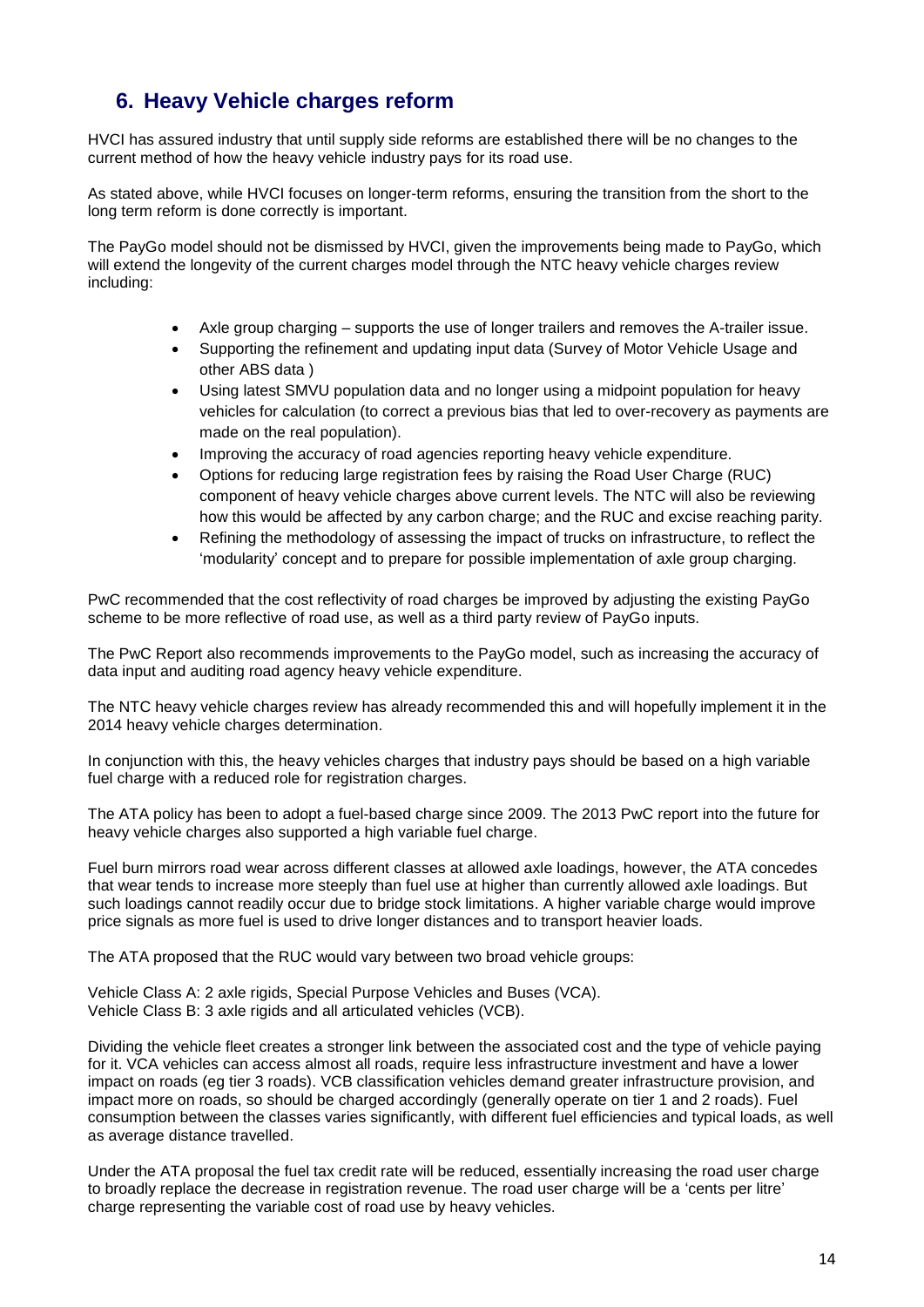There will be two different rates, for VCA and VCB vehicles. The rate will depend on the allocated cost amount for the two vehicle classes spread across the vehicle fleets in terms of fuel consumption. The road user charge would apply to all fuels consumed by heavy vehicles, including alternative fuels, with a rate adjusted to reflect energy factor. These fuels may also be included in separate rebate schemes.

Registration charges would cover administration and shared costs.

In the medium to long term there should be a continuation of a fuel and registration based charges until a strong business case for variable charging emerges.

Recent changes to the proposed carbon charge have extended the applicability of the PayGo model and of the use of a higher variable fuel charge. The carbon charge industry might now pay in 2014 is 1.6<sup>9</sup> cents per litre, not 6.85 cents per litre.

PwC recommend that variable charging be implemented *only* if the government can demonstrate that the detailed data collected through variable charging can, and will, be used to improve road investment decisionmaking, and in such a way that any added cost, time and complexity are warranted.

PwC identified the most efficient form of variable charging would reflect operator use of the network by recognising vehicle/combination designated mass and the distance travelled by tier.

PwC have also noted that a new charging system could work on a self-assessment and audit basis, like the existing Fuel Tax Credit system.

Alternatively, a more expensive approach would be to employ in-vehicle telematics. Costs can be minimised by using existing information already collected as part of emerging government data requirements including driver work diaries and ABS freight data. Utilising existing business systems should also be explored. It is crucial that an 'open standards' approach to technology is adopted to promote technological innovation and take-up.

The costs of a telematics charge collection system should not be borne by the trucking industry. Road agencies are already provided detailed data through the Australian Bureau of Statistics and other entities, which are funded by the government. This cost imposed in order to gather data for road providers through telematics should be paid for by the government not the trucking industry.

Any cost recovery process should be separately distinguished and exclude data collection costs, as they are strategic policy costs.

Current examples where inappropriate costs are included in the charges industry pays are the NSW Safe-T-Cam costs being added to NSW enforcement costs resulting in state specific cost that are beyond other states. Also we have recently become aware that some States include IAP back room costs in the current heavy vehicle cost base.

Under a variable charging regime PwC also proposes that money should not necessarily follow the truck, i.e. revenue raised on a particular stretch of road need not automatically be spent on that road.

Investment and maintenance decisions are different from charging regimes so variable charging will not automatically make location-specific investment and maintenance decisions.

<sup>1</sup> <sup>9</sup> Based on a floating carbon price of \$6/tonne.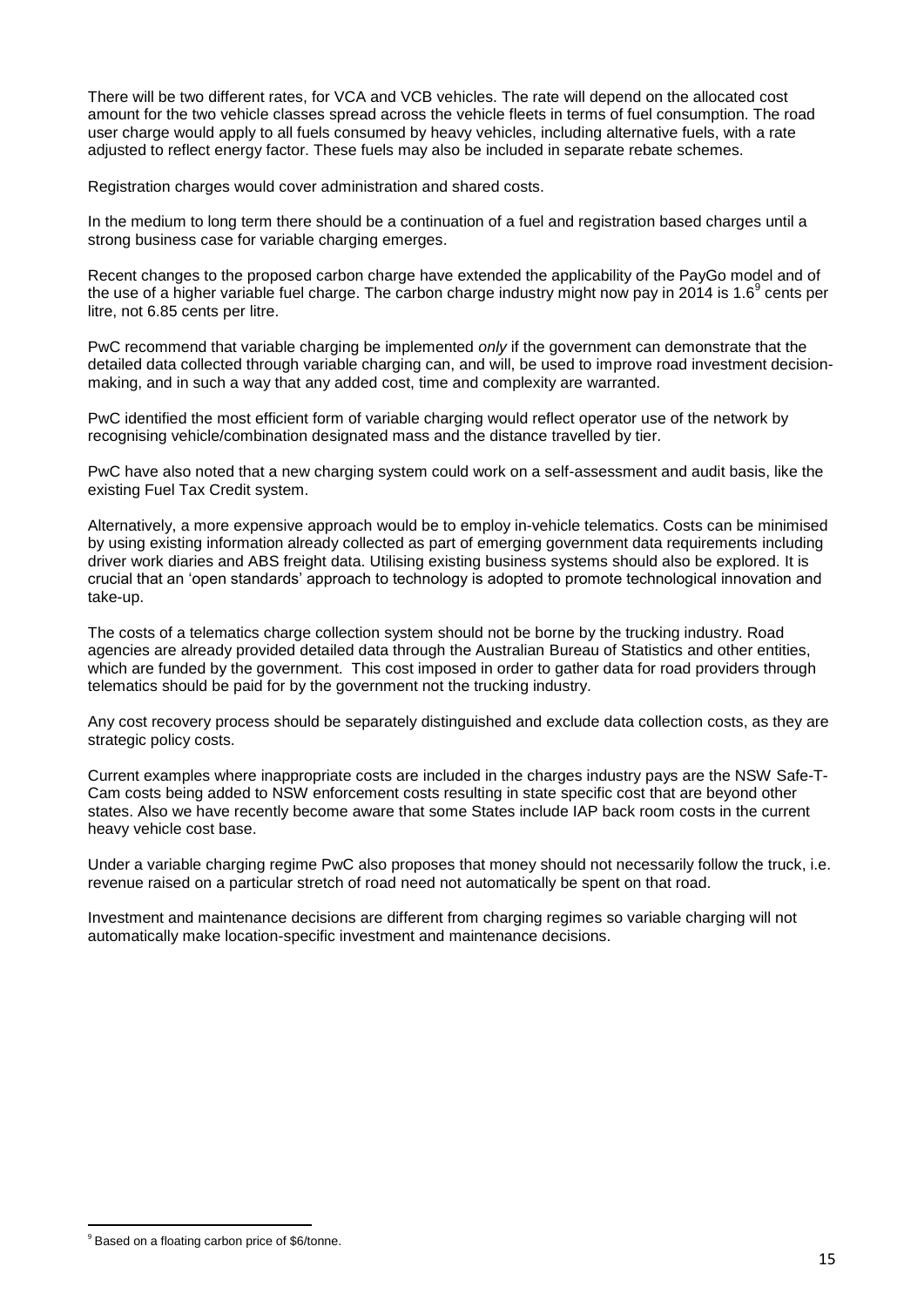## **7. Intricacies of heavy vehicle charges reform**

## **7.1 The Road User Charge (RUC) exceeding the excise cap**

Under a higher RUC component charge, the RUC could exceed the fixed excise cap.

The effect of moving to a system where RUC exceeds excise presents some apparent challenges:

- Industry will be paying a levy not receiving a tax credit,
- A market system for carbon emissions that changes every six months will affect the levy industry pays,
- Different compliance requirements due to moving from a tax credit to a levy,
- Possible changes to the BAS (ATO has indicated this cost is around \$1M),
- Legislation changes necessary, attached to the fuel tax credit,
- The legislation changes would be likely to take 12-18 months to complete,
- ATO has stated the possibility of different RUC rates presents complexity.

The message from the ATO has been consistent; it's going to be a complex process. However, in the scheme of overall changes that any new charges system would present, the changes mentioned above are likely to be relatively low cost.

While a change in legislation would be necessary, this is not a logical reason not to alter the charging system to a more 'user pays' and more reflective system for recovering road expenditure. Passing legislation is part of the political landscape

While the ATO advice provides context, it is tasked with implementing legislation passed by elected representatives. The wishes of the responsible Minister should be implemented at all times by the ATO as is legally required.

There are currently well over 40 different excise charges and credits given by the ATO. Is the ATO really prepared to claim the addition of two or more excise rebates or levies will cripple the current BAS system?

A recent court ruling has shown the ATO is able to make an incremental change to the fuel tax credit that industry is eligible for. The *[Linfox Australia Pty Ltd v Commissioner of Taxation](http://www.austlii.edu.au/au/cases/cth/AATA/2012/517.html)* case resulted in a judgement in which fuels used in auxiliary equipment are not liable for the RUC.

All the changes necessary for industry to claim a rebate or a tax credit have been completed in less than year since this ruling. While there is considerable pressure on the ATO to deliver the necessary changes, it proves that modifications to the BAS system of claiming can be made flexible for many different purposes. Further, self-assessment of the excise change is the primary methodology, with appropriate compliance methods.

Regardless of which system of charges is adopted (even 'Mass Distance Location' charging), there will always been a need for a fuel tax credit/levy and a registration charge. Therefore, the ATO will not lose the need to provide a BAS to industry or monitor its compliance. Industry is well aware that one attempts to cheat the ATO at one's peril.

Increasing the fuel component has many benefits in terms of reflecting mass, distance and road condition. A higher RUC component would also show infrastructure usage better. We further believe Ministers would not be happy if informed the reason for not progressing to a fairer, more reflective RUC was because the ATO considered this a tiresome task.

### **7.2 Fleet management data**

Road agencies are complaining about the lack of data to inform decisions made on capital and maintenance. An option for HVCI to consider is whether industry should be approached and asked if they are willing to offer fleet management data anonymously in order for this data to be provided.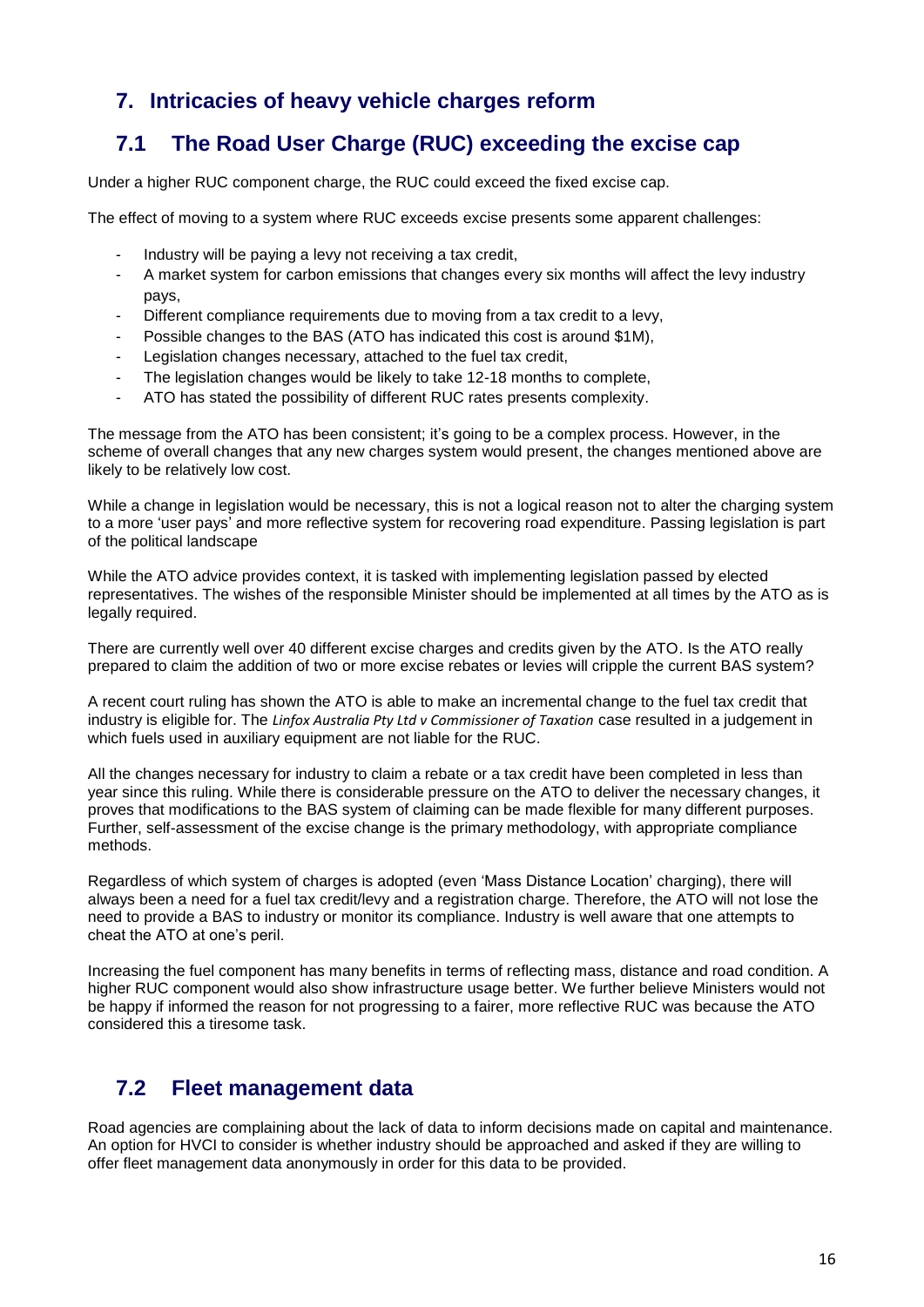In conjunction with a higher variable fuel charge, this option would provide road agencies with the data they claim is desirable and not force telematic monitoring on the industry. Our membership has operators with good freight origin and destination data who are willing to consider such an approach from HVCI on behalf of governments.

HVCI should consider industry's appetite for such a scheme as it would provide the data road agencies state they lack.

## **7.3 National or state based charges**

HVCI recommends that the charges industry pays should be different in each jurisdiction, because each state has different road provision costs. This position presents some concerns as it likely to promote one state over another and mean that interstate operators would be presented with possibly four or five different rates. Ironically, different state-based charges were historically the driver for national charging reform via the inter-state commission and ultimately the creation of the NRTC/NTC to establish equable uniform charges.

### **7.4 Adequate price signals and the optimal fleet mix**

HVCI has stated that an averaged charging system does not provide sufficient price signals to operators, however, previous CRRP work has shown that even with a more cost reflective charging system:

- Operators will not change their behaviour dramatically because of current operational limits (by road agencies) and the incentives operators already have to use the most efficient route and the most productive vehicle combination
- Only 25% of current freight trips have realistic alternative routes
- Only 11% of operators agreed they would have an alternative to the local roads on which they travel<sup>10</sup>.

Therefore, indicating there needs to be an improvement in route choice and fleet mix is a fanciful argument that won't produce a marginal change even with fully variable charges; industry is making the best decisions it can given current access restrictions and fixed origin and destination.

If HVCI is looking for a charges system that changes route choice it will struggle. HVCI also needs to consider that industry is constrained by noise curfews, time curfews, access curfews, depot operating hours and peak hour congestion . Any variable pricing mechanism needs to consider these constraints and the prices should reflect the barriers on operations and productivity that industry encounters.

Until these and other restrictions are addressed there is limited action industry can undertake to change delivery routes and times. Accordingly, this line of argument should be dropped by HVCI permanently.

### **7.5 Incremental charges for heavy vehicles**

1

Incremental charges for more productive vehicles like B-triples or HML vehicles or additional mass works against promoting productivity in the industry, because they continue to target the most productive vehicles separately and with a disadvantage relative to the main fleet.

Some of those who want access to B-triple/HML routes are likely to pay, however, this should be viewed as road agencies gouging industry through a higher charges simply because they can, not because such payment reflects the impact of the vehicles or the saving they present to infrastructure.

In the Co-design Workshops, states who ran incremental trials noted that it was very difficult to calculate the marginal impact and the return on incremental trials was limited. Further, the charges model will need to remove any double counting and distortions arising from incremental charges.

<sup>&</sup>lt;sup>10</sup> Page 48- PwC report to the Australian Trucking Association: A Future Strategy for Road Supply and Charging in Australia, March 2013.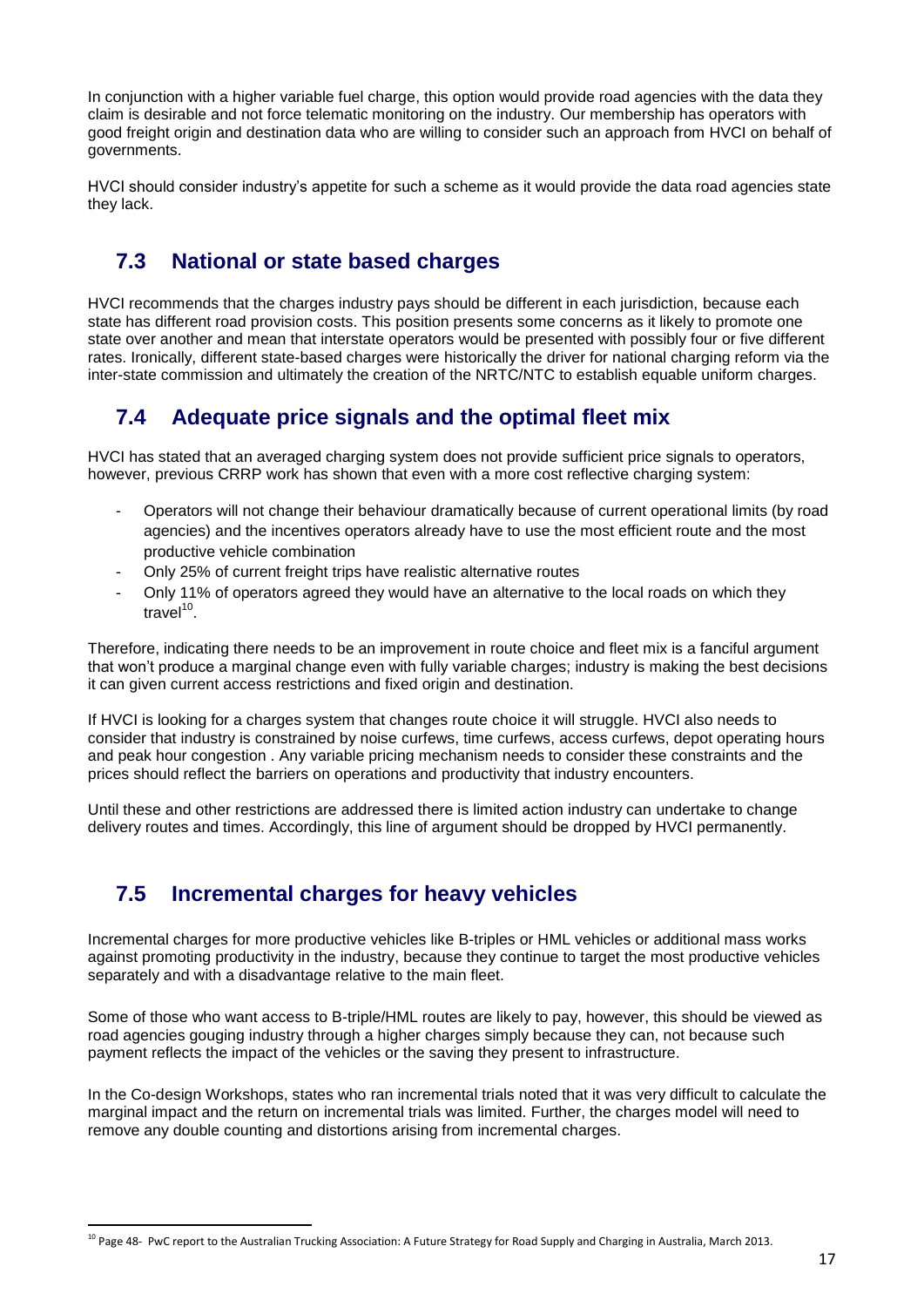## **8. Conclusion**

The transition from a fragmented and resistant road management culture to the optimal outcome, where productivity in the heavy vehicle industry can improve markedly depends heavily on what reforms are implemented.

A big bang approach to reform will cause massive shocks to both industry and road managers, therefore, a well thought through staggered approach that takes into account the particulars of the trucking industry and of road agencies will result in the best possible outcomes.

The submission covered many important topics for HVCI to consider. The main recommendations flowing from the details are:

#### *Recommendation 1*

#### *The PwC short term recommendations should be replicated by HVCI including:*

- *Defining a three tier road freight network to focus heavy vehicle investment, reporting and funding to target particular heavy vehicle access levels.*
- *Reporting, benchmarking and reviewing road expenditure costs across each tier of the network, in order to improve accountability and transparency.*
- *A transparent formula for allocating funding to road suppliers reflecting road costs, heavy vehicle usage and access upgrade requirements. The formula should also incorporate a mechanism for funding low volume roads through community service obligations (CSOs).*
- *Improving the cost reflectivity of road charges by increasing the variable fuel component of the PayGo model, along with third party review of PayGo inputs.*

#### *Recommendation 2*

#### *The transitional changes that need to occur in order for the PwC short term recommended changes include:*

- *Complete Performance Based Standard maps and automatic access for prescribed vehicles*
- *External review of access decisions*
- *Essential training provided to local government and road agencies on the infrastructure impacts and benefits of high productivity vehicles.*

#### *Recommendation 3*

#### *When transitional changes are implemented and the short term PwC recommendations are executed there should be consideration of:*

- *Allocating road funding based on independent assessments of efficient road investment and maintenance costs.*
- *Potentially establishing a road fund which would establish forward looking investment and maintenance plans for the different tiers of the network.*
- *Adopting a majority fuel based change, further reducing the role for registration charges.*
- *Only progressing with variable charges once a strong business case is made showing the detailed data obtained can and will be used to improve road investment decision making and that the added cost, time and complexity is warranted.*